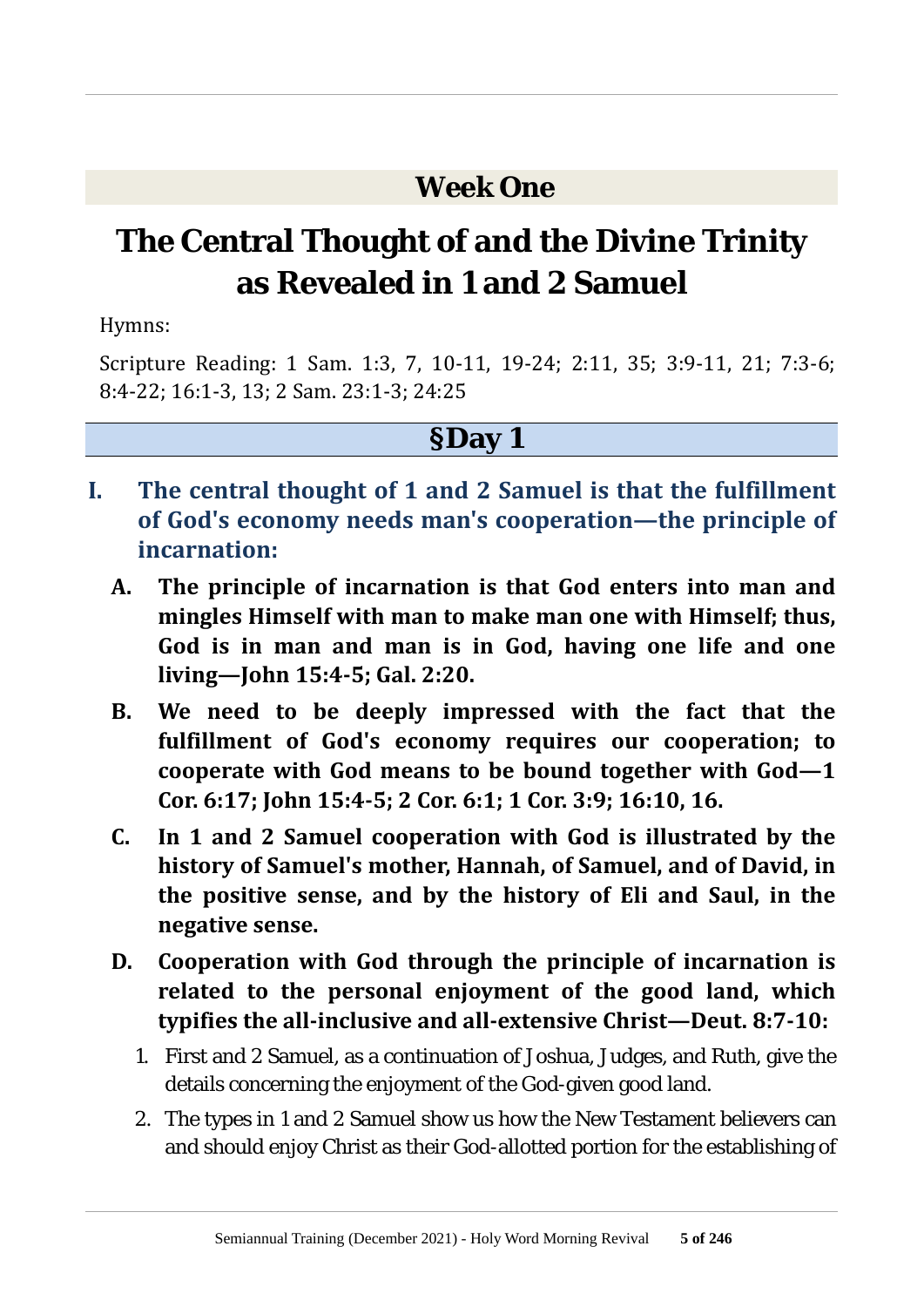#### God's kingdom, which is the church—Col. 1:12; Matt. 16:18-19; Rom. 14:17:

- a. In 1 and 2 Samuel the good land enjoyed by those who cooperated with God became the kingdom of God.
- b.In our cooperation with God we need to enjoy Christ to such an extent that our enjoyment of Christ becomes the kingdom of God, in which we reign in life with Christ—Rom. 5:17; 14:17.

## **§Day 2 & Day 3**

- **II. We need to see the Divine Trinity as it is revealed in 1 and 2 Samuel:**
	- **A. God's purpose for His chosen people was not merely to defeat the enemies and take full possession of the good land but for them to set up a kingdom in the land:**
		- 1. In order for God to fulfill His intention to have an expression, He needs to have a kingdom, a sphere in which He is expressed—1 Sam. 10:25; Matt. 6:10; Luke 1:33.
		- 2. The children of Israel were brought out of Egypt and through the wilderness, where they built the tabernacle for God; then they entered into the good land, and every tribe was allotted a portion of the land so that God might have a kingdom on earth—Josh. 13:1—22:34.
		- 3. First and 2 Samuel are crucial for the bringing in of the kingdom—1 Sam. 8:4-22; 10:25; 13:14; 15:28; 16:1-3, 13.
	- **B. Because of the miserable situation in the book of Judges, there was an urgent and desperate need for one like Samuel—1 Sam. 2:35; 3:21:**
		- 1. Samuel was a Nazarite, a priest, a prophet, and a judge; this fourfold status qualified Samuel to be the one who could bring in the king and set up the kingdom.
		- 2. For Samuel to be a priest, a prophet, and a judge was not God's goal; God's intention was to set up a kingdom with a king—8:7; 13:14.

#### **C. First and 2 Samuel reveal that the bringing in of the king and the setting up of the kingdom depended on the involvement of the Divine Trinity with His people:**

1. In order for such a one as Samuel to be raised up and carry out his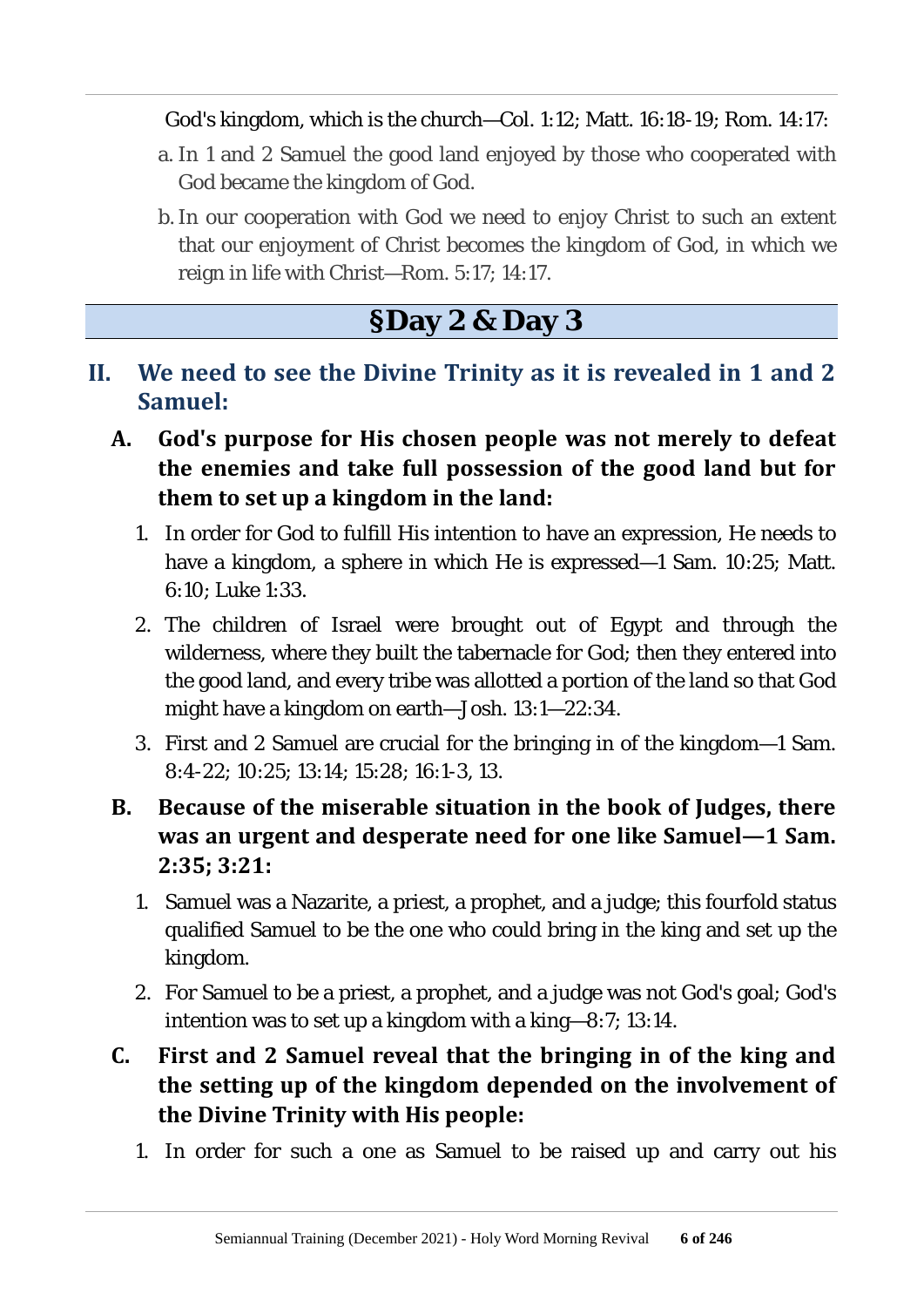commission, there was a need of the Divine Trinity—1 Sam. 1:10-11, 20; 10:1, 6; 16:1-3.

2. For this reason, in 1 and 2 Samuel there is a detailed, fine revelation of the Divine Trinity; the crucial point in the history recorded in 1 and 2 Samuel is that there was the need of the Divine Trinity—2 Sam. 22:1-3; 23:1-3; 24:25.

## **§Day 4**

#### **D. The Divine Trinity and the sovereign hand of the Lord are revealed in 1 Samuel 1:**

- 1. In the midst of the chaos of degraded Israel, Elkanah and Hannah remained on the way of life ordained by God for His eternal purpose—vv. 1-5, 10-11, 20, 24.
- 2. Every year Elkanah went with his family to the house of God, the tabernacle, which was in Shiloh at that time, to worship and make offerings to Jehovah—vv. 3, 21-24:

## **§Day 5**

- a. In verses 3-7, 10-11, 20, and 24 the sacrifices typify Christ as all the offerings; the bulls, flour, and wine signify the Christ whom we experience and bring to the house of God to offer to Him.
- b. Jehovah is the great I Am, and the house of Jehovah is Christ as the embodiment of God to be God's dwelling place among His people—vv. 10-11.
- c. This section mainly shows us the house of God as the embodiment of the Triune God and the offerings as the means for us to enter into the embodiment of God, that is, redemption; therefore, in these verses we see God's embodiment and God's full redemption—cf. John 1:14, 29; Luke 1:68; 2:38; Eph. 1:7.
- 3. Because Jehovah had shut up Hannah's womb, she was forced to pray a desperate, consecrated, and consecrating prayer; motivated by God sovereignly and secretly, she prayed for a male child who would be absolute for the Lord—1 Sam. 1:5, 10-12, 15.
- **E. In 1 and 2 Samuel we can see that the Triune God with His embodiment and redemption was fully involved with bringing forth Samuel and David so that the kingdom of God might be**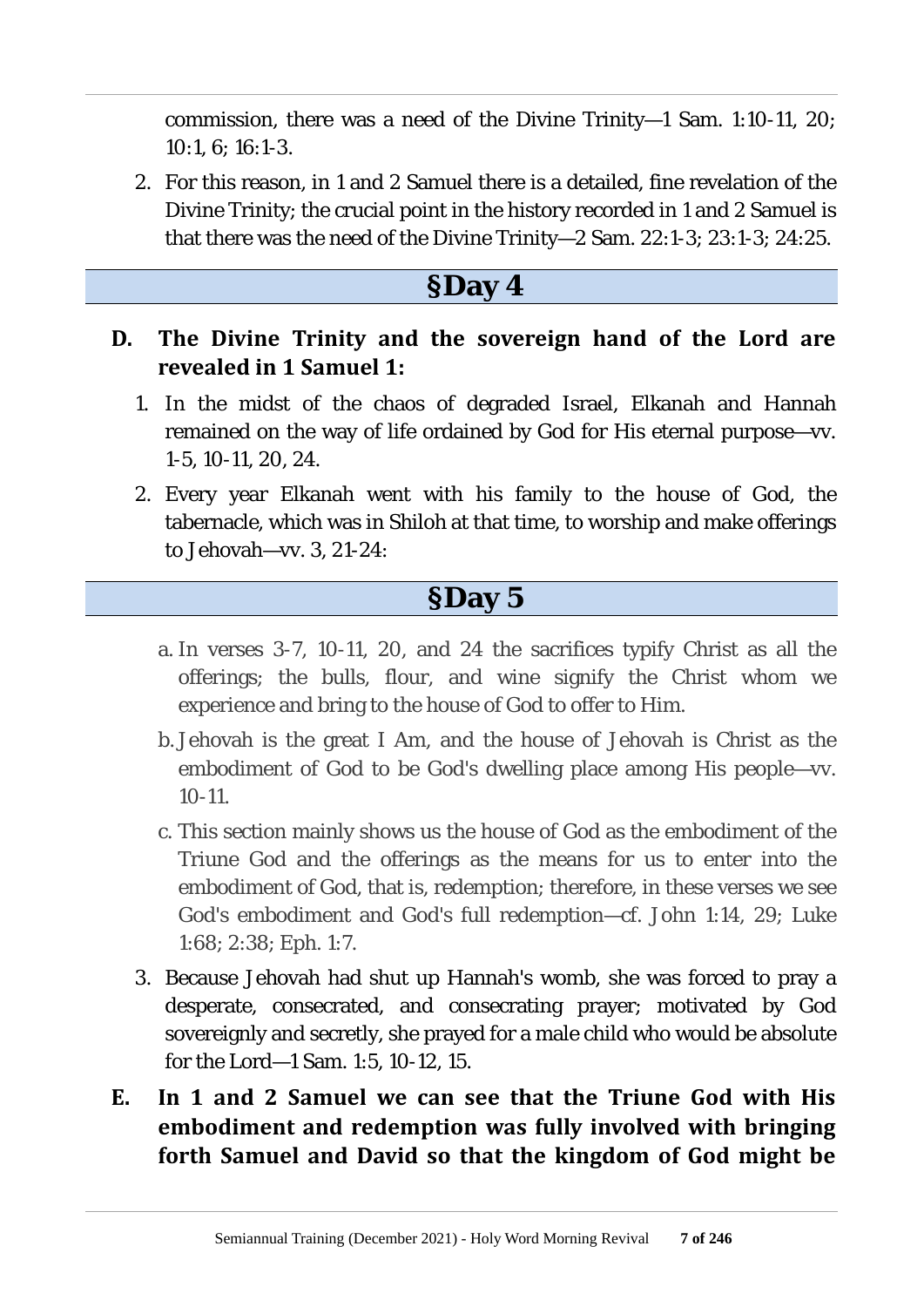#### **brought in:**

- 1. The Divine Trinity is revealed in the anointing of David to be king—1 Sam. 16:1-3, 13:
	- a. In these verses we see the Triune God as Jehovah and the Spirit of the Triune God as the Spirit of Jehovah—v. 13.
	- b. The oil typifies the Spirit of God, and the sacrificed heifer typifies Christ as the offering; thus, the Divine Trinity was involved in the anointing of David, making him the king over Israel—Psa. 89:20.
- 2. The words of David's song to Jehovah in 2 Samuel 22:1-3 mention Jehovah as his crag, fortress, Deliverer, rock, and shield and horn of salvation; in verse 47 David declares, "Jehovah lives; and blessed be my rock, / And exalted be God, the rock of my salvation."
- 3. In 2 Samuel 23:1-3—David's last words—the Spirit of Jehovah spoke through him, and the Rock of Israel spoke to him—vv. 2-3:
	- a. In these verses the Rock is Christ as the ground for God to grace His people.
	- b. The Spirit of Jehovah is the Spirit of the Triune God—1 Sam. 10:6; 16:13.
	- c. In these verses God in Hebrew is Elohim, indicating the Triune God.
- 4. In 2 Samuel 24:25 the burnt offerings typify Christ for God's satisfaction, and the peace offerings typify Christ for the peace between God and His people.

#### **§Day 6**

- **III. Our present situation and God's need today are the same in principle as the situation and the need in the time of Samuel—1 Sam. 8:4-22:**
	- **A. There is an urgent need for some to pray prevailing prayers for God's goal, as Hannah did, and for qualified ones to be like Samuel—a Nazarite, a priest, a prophet, and the last judge—who was used by God to terminate the confused situation among God's people and bring in the king and the kingdom—2:35:**
		- 1. In order for us to pray to meet God's need today, we need Christ as the embodiment of the Triune God and the reality of all the offerings, and we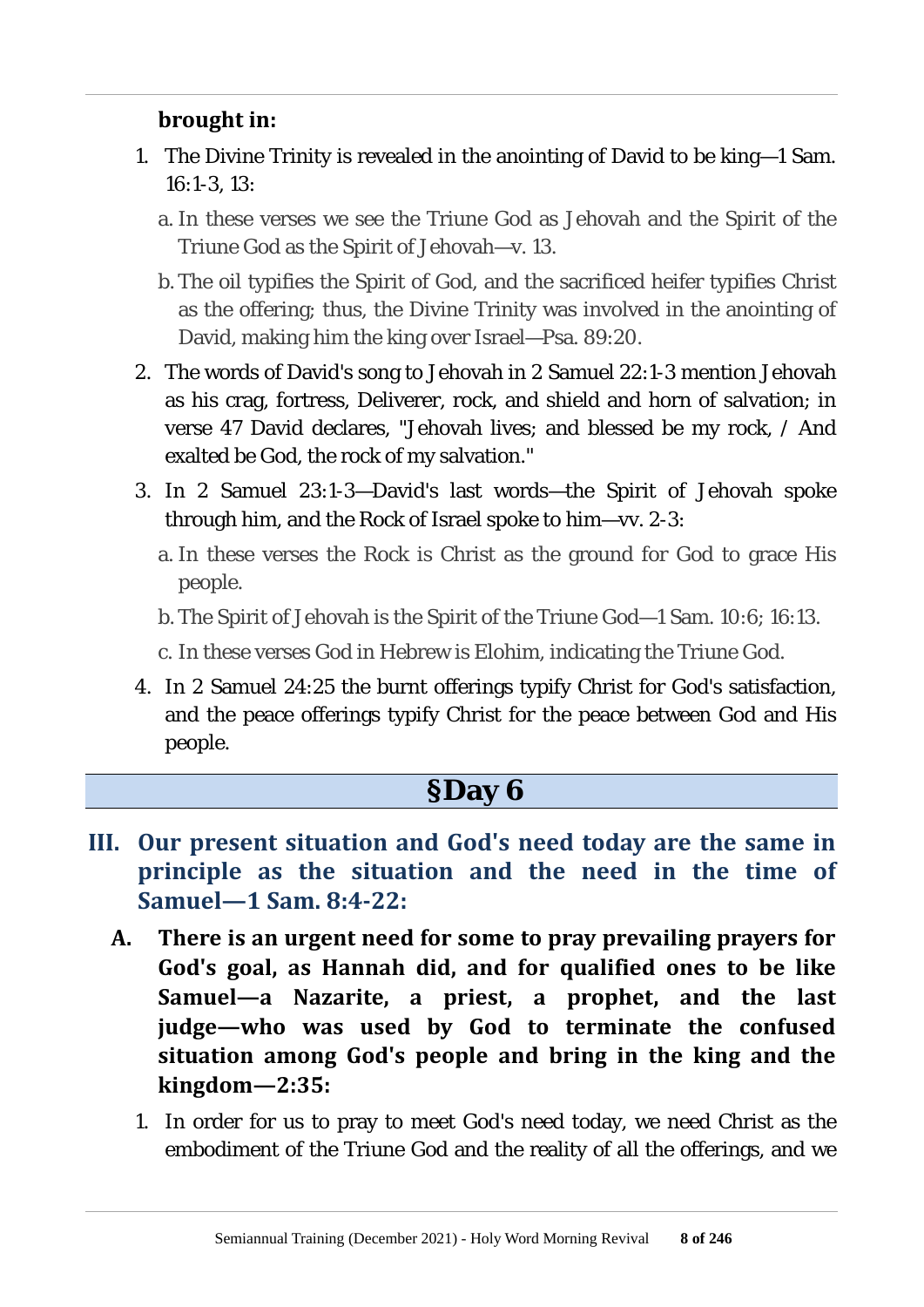need the fulfillment of the Tent of Meeting, which is the church as God's dwelling place—Col. 2:9-10; Eph. 2:21-22; Heb. 8:1-2; 10:8-10.

- 2. In a sense, Christ our King is not here yet, and we are still in a confused situation, as in the age of the judges—Judg. 21:25.
- 3. The fulfillment of God's kingdom is the coming of the kingdom, which will be brought in by the Lord Jesus, but there is a need for some like Samuel to cooperate with the Divine Trinity by bringing in the kingdom—Matt. 6:33; 1 Cor. 6:17; 16:10; 2 Cor. 6:1.
- 4. We need to realize how greatly the Divine Trinity is needed to pray prevailing prayers and to bring in the kingdom—Matt. 6:10, 13; Rev. 1:4-7; 8:3-5.
- **B. The Triune God, with His embodiment, His redemption, and His Spirit, is constituting us into useful persons for His coming and His kingdom—2 Cor. 13:14.**
- **C. It is crucial for us to see that the Triune God is involved with us today, operating in us to accomplish His will, fulfill His purpose, and satisfy the desire of His heart—Phil. 2:13; Heb. 13:21; Eph. 1:5, 9, 11; 5:17; Col. 1:9; Rom. 12:2; Rev. 4:11:**
	- 1. If we see this vision, it will revolutionize our concept about what it means to be a Christian—Acts 26:19; Rom. 12:7-8; 2 Cor. 5:14-15; Eph. 3:16-17.
	- 2. Our natural, religious, cultural, moral, and ethical concepts concerning the Christian life need to be replaced with a vision of the fully involved Triune God—Matt. 28:19; 2 Cor. 13:14; Eph. 4:4-6; Rev. 1:4-7.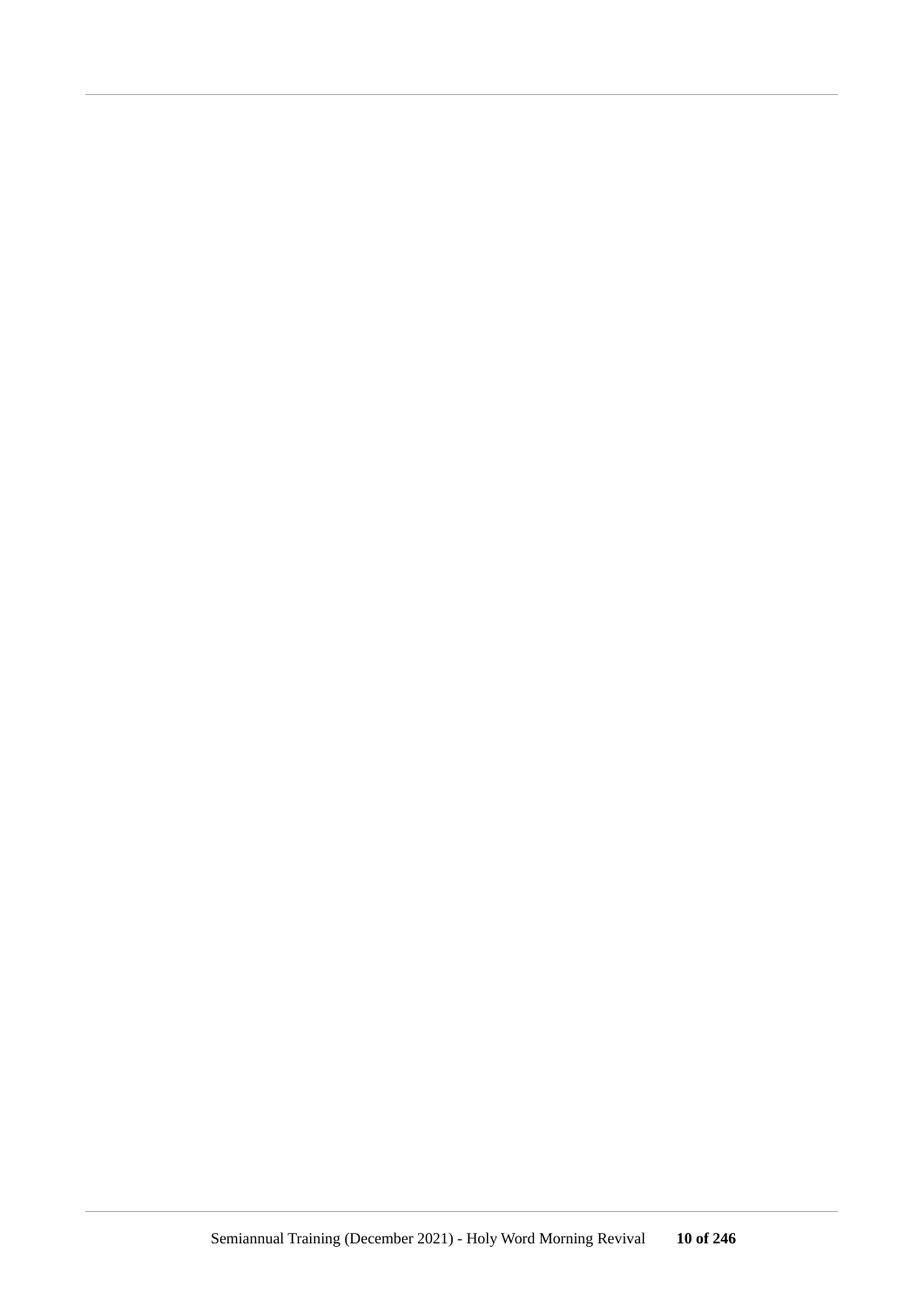#### **Morning Nourishment**

**Rom. 5:17 For if, by the offense of the one, death reigned through the one, much more those who receive the abundance of grace and of the gift of righteousness will reign in life through the One, Jesus Christ.**

#### **21 In order that just as sin reigned in death, so also grace might reign through righteousness unto eternal life through Jesus Christ our Lord.**

The central thought of 1 and 2 Samuel is that the fulfillment of God's economy needs man's cooperation, as illustrated by the history of Samuel's mother Hannah, Samuel, and David, in the positive sense, and by the history of Eli and Saul, in the negative sense. Such a cooperation is related to the personal enjoyment of the good land, which typifies the all-inclusive and all-extensive Christ. Hence, 1 and 2 Samuel are a continuation of Joshua, Judges, and Ruth, giving us the details concerning the enjoyment of the God-given good land. The good land enjoyed by the cooperators with God became the kingdom of God, in which they reigned as kings. This is a type of the New Testament believers' enjoyment of Christ, which issues in their reign in the eternal life (Rom. 5:21). (Life-study of 1 & 2 Samuel, pp. 5-6)

#### **Today's Reading**

The fulfillment of God's economy requires our cooperation. To cooperate with God means to be bound together with God…. [In] a three-legged race…the runners… must run in pairs, with each partner having one leg bound to one of his partner's legs. In order for the partners to run, they must cooperate with each other and not move independently. This is a picture of the proper Christian life. To be a Christian is to be bound together with Christ and to have one living with Him by one life.

The birth of Samuel involved Hannah's cooperation with God. The old priesthood had become stale and waning, and God wanted to have another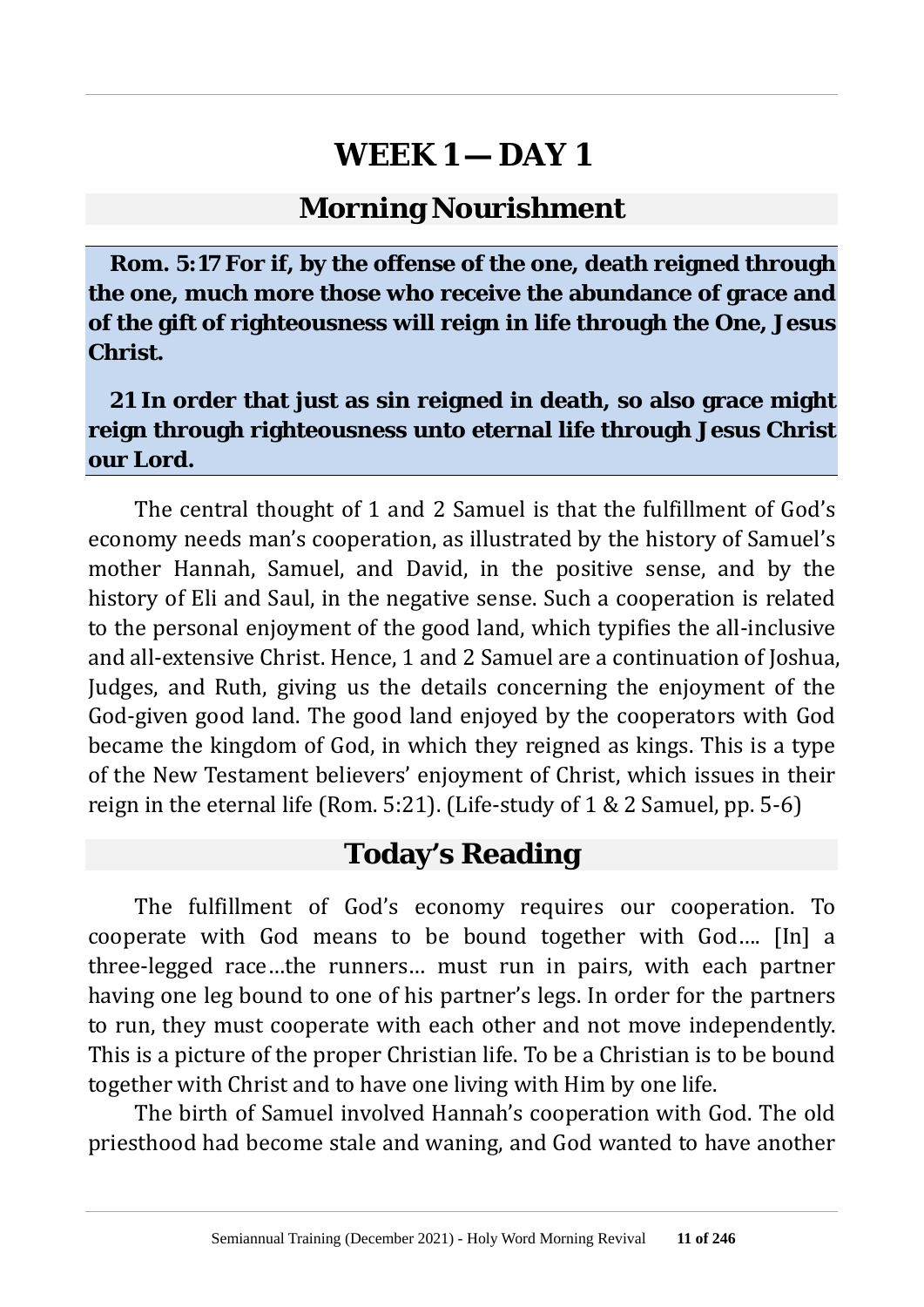beginning. For Samuel's birth, God initiated things behind the scenes. On the one hand, He shut up Hannah's womb; on the other hand, He prepared a provoker (1 Sam. 1:5-7). This forced Hannah to pray that the Lord would give her a male child. In her prayer she made a vow and said, "O Jehovah of hosts, if You will indeed look upon the affliction of Your female servant and…give to Your female servant a male child, then I will give him to Jehovah for all the days of his life, and no razor will come upon his head" (v. 11). This prayer was initiated not by Hannah but by God. God chose Hannah because she was willing to cooperate with Him. God answered her prayer and opened her womb, and Hannah conceived and bore a son (v. 20). Then according to her vow, she offered her son to God, placing him in the custody of Eli. From this we see that Hannah, Samuel's mother, was one who cooperated very much with God. Her case shows us the kind of persons God expects to have today.

In [Hudson Taylor's] biography…we are told that one day he said to the Lord in prayer that he was willing to give his life and everything for the people of China. This vow was honored by God and resulted in the forming of the China Inland Mission, [a very spiritual mission that was much used by God].

Although I do not compare myself with Hudson Taylor, I can testify that my experience was very similar. In the last of my teenage years, while I was endeavoring to get my education, God caught me, and I was saved. Immediately afterward, while I was walking on the street, I looked up to the heavens and told the Lord that I wanted only Him and that I wanted to serve Him and travel from place to place bringing the Bible and preaching Christ. Although I did not realize it at the time, I was actually making a vow to the Lord. That vow has been honored by Him.

Today many continents and countries are open to the Lord's recovery. There is the need for some to make a vow like Hannah. I hope that many of the young people will make such a vow. You need to say, "Lord, I am Yours. I just lend myself to You." God will take your heart and accomplish something to fulfill what you vow to Him. (Life-study of 1 & 2 Samuel, pp. 6-7)

Further Reading: Life-study of 1 & 2 Samuel, msg. 1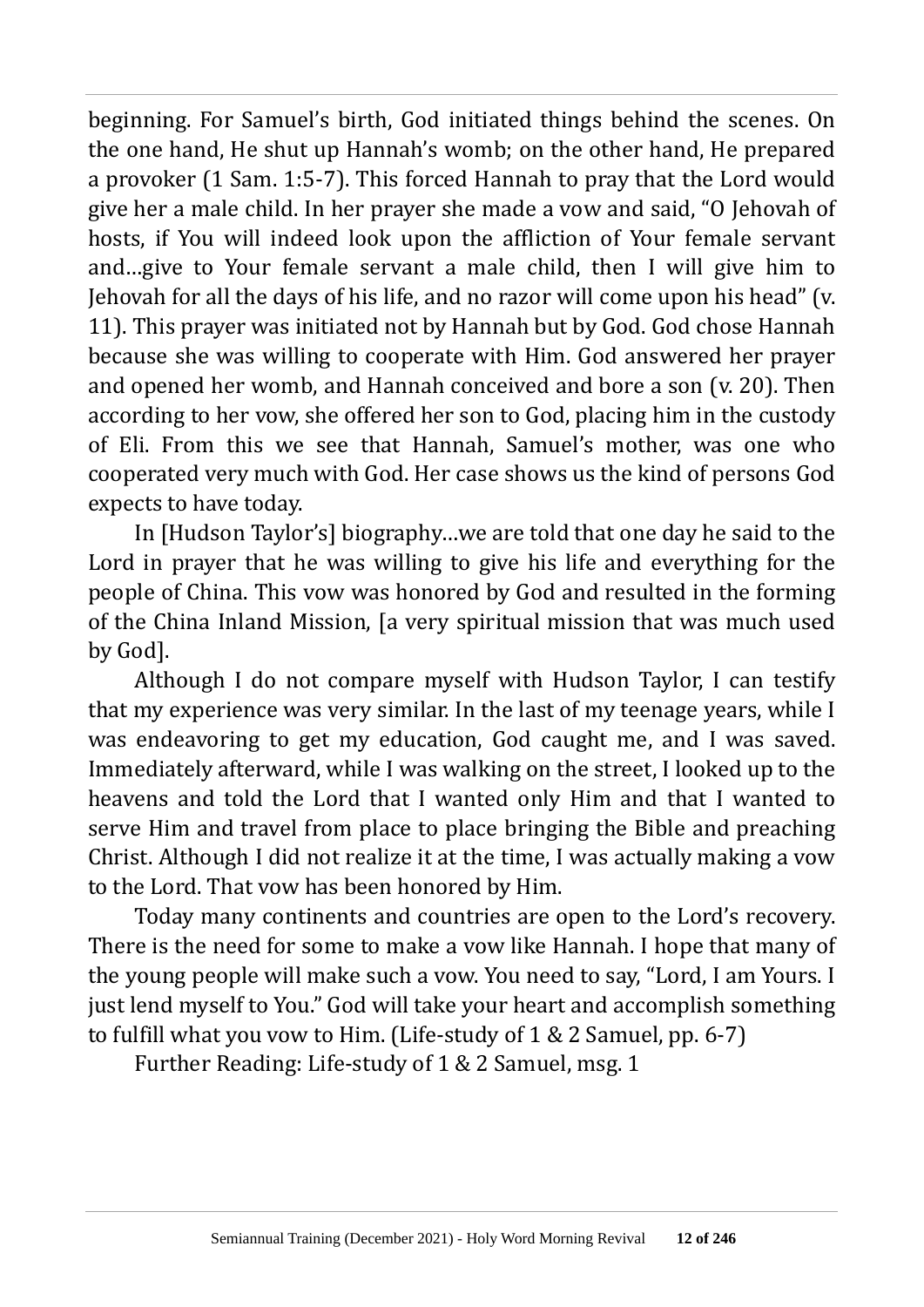#### **Morning Nourishment**

**1 Sam. 10:25 Then Samuel told the people the practice of the kingdom, and he wrote it in a book and laid it before Jehovah. And Samuel sent all the people away, every man to his house.**

#### **Matt. 6:10 Your kingdom come; Your will be done, as in heaven, so also on earth.**

Samuel initiated a new age. He turned the age from the age of the priests to the age of the kings. Priests can serve God, but they cannot bring in God's kingdom and God's authority. When God's kingdom is established, His authority can be exercised, and then His glory can be expressed. The prayer in Matthew 6:13 says, "Yours is the kingdom and the power and the glory forever." First, there is the kingdom and the exercise of authority, and then there is the expression of glory. (CWWL, 1954, vol. 4, p. 527)

## **Today's Reading**

In order for God's chosen people to be His house, His expression, the Trinity was needed. The children of Israel entered into the good land, but the good land was filled with enemies. The book of Judges reveals the Trinity because the Trinity was needed to defeat the enemies. However, God's purpose for His people was not merely to defeat the enemies and take full possession of the land but for them to set up a kingdom. Because this purpose had not been fulfilled, the conclusion of Judges says…[that] the children of Israel did whatever was right in their own eyes because there was no king or kingdom [21:25]. What was needed at that time was for a kingdom to be set up.

Samuel was one who brought in the kingdom. First and 2 Samuel are crucial for the bringing in of the kingdom. In order for God to fulfill His intention to have an expression, He needed to have a kingdom. The kingdom of God is a sphere in which God is expressed. When the Lord taught His disciples how to pray, He began, "Our Father who is in the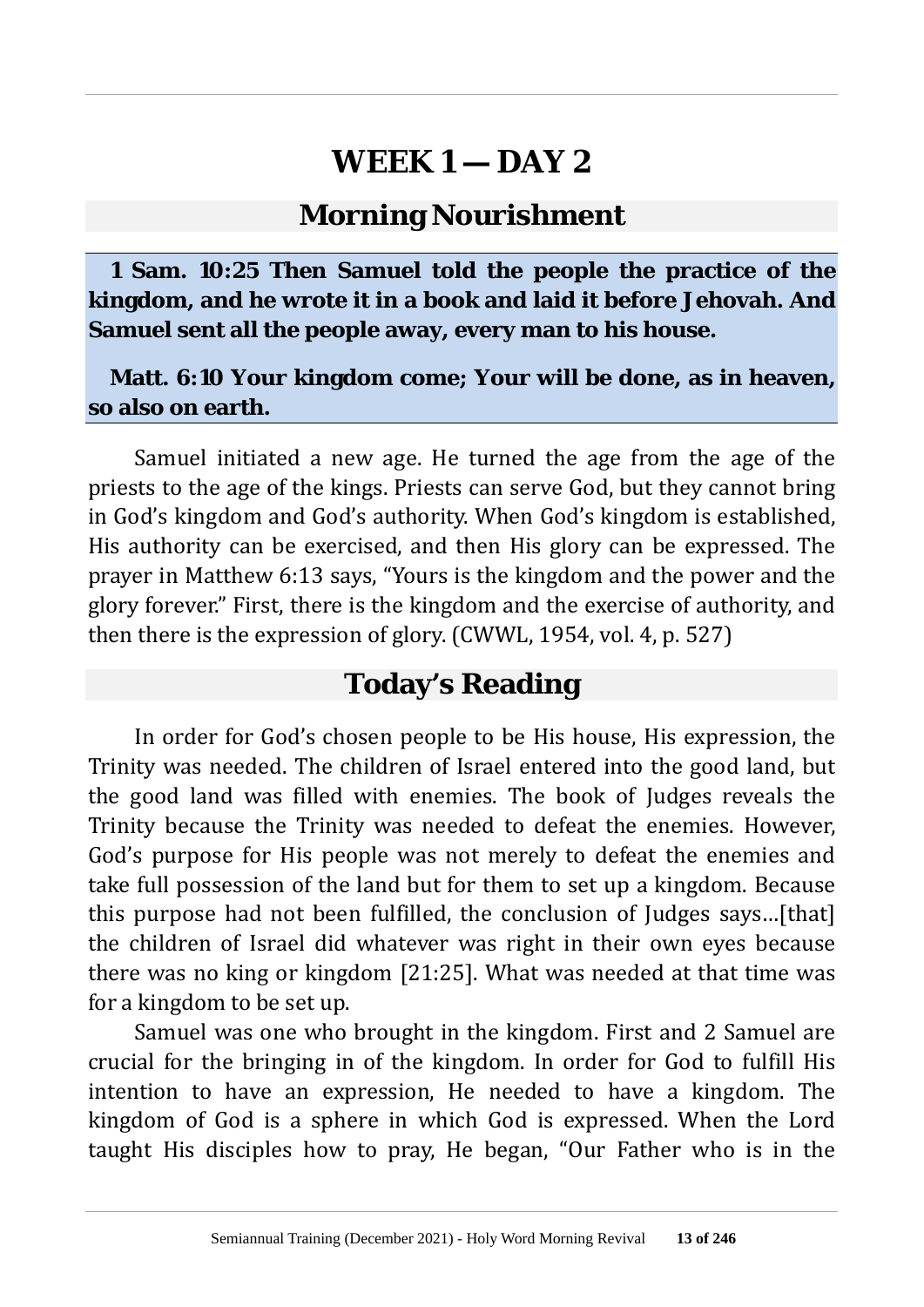heavens, Your name be sanctified; Your kingdom come" (Matt. 6:9-10). The New Testament opens with the Gospel of Matthew, which is the Gospel of the kingdom. In Matthew 3:2 John the Baptist declared, "Repent, for the kingdom of the heavens has drawn near." Many Christians today preach the gospel of a heavenly mansion, but the New Testament preaches the gospel of the kingdom (cf. Matt. 4:23; 9:35; 24:14).

God needs a kingdom so that He may have an expression. The children of Israel were brought out of Egypt and through the wilderness, where they built the tabernacle for God. Then they entered into the good land, and every tribe was allotted a portion of the land. In Judges the enemies were defeated to some extent so that the children of Israel could enjoy the good land. Nevertheless, there was no expression of God in Judges because there was no king. Everyone acted according to what was right in his own eyes.

In Judges God used Deborah. In 1 and 2 Samuel the first person God used to bring in His kingdom was another female, Samuel's mother, Hannah. She bore Samuel, who brought in the king with the kingdom…. David was brought in and initiated into his position and function through Samuel, who was the issue of the desperate prayer of a female seeker of God.

Because of the miserable situation in Judges, there was an urgent and desperate need for one like Samuel…. Samuel was a Nazarite, a priest, a prophet, and a judge. This fourfold status qualified Samuel to be the one who could bring in the king and set up the kingdom. In order for such a one to be raised up and carry out his commission, there was a crucial need of the Divine Trinity. Only the Trinity could work this out. For this reason, in 1 and 2 Samuel there is a detailed, fine revelation of the Divine Trinity. What happened in Judges is somewhat rough, but in Samuel the application of the Divine Trinity is very fine. (CWWL, 1983, vol. 3, "The Divine Trinity as Revealed in the Holy Word," pp. 289-291)

Further Reading: CWWL, 1983, vol. 3, "The Divine Trinity as Revealed in the Holy Word," chs. 1, 3, 8-10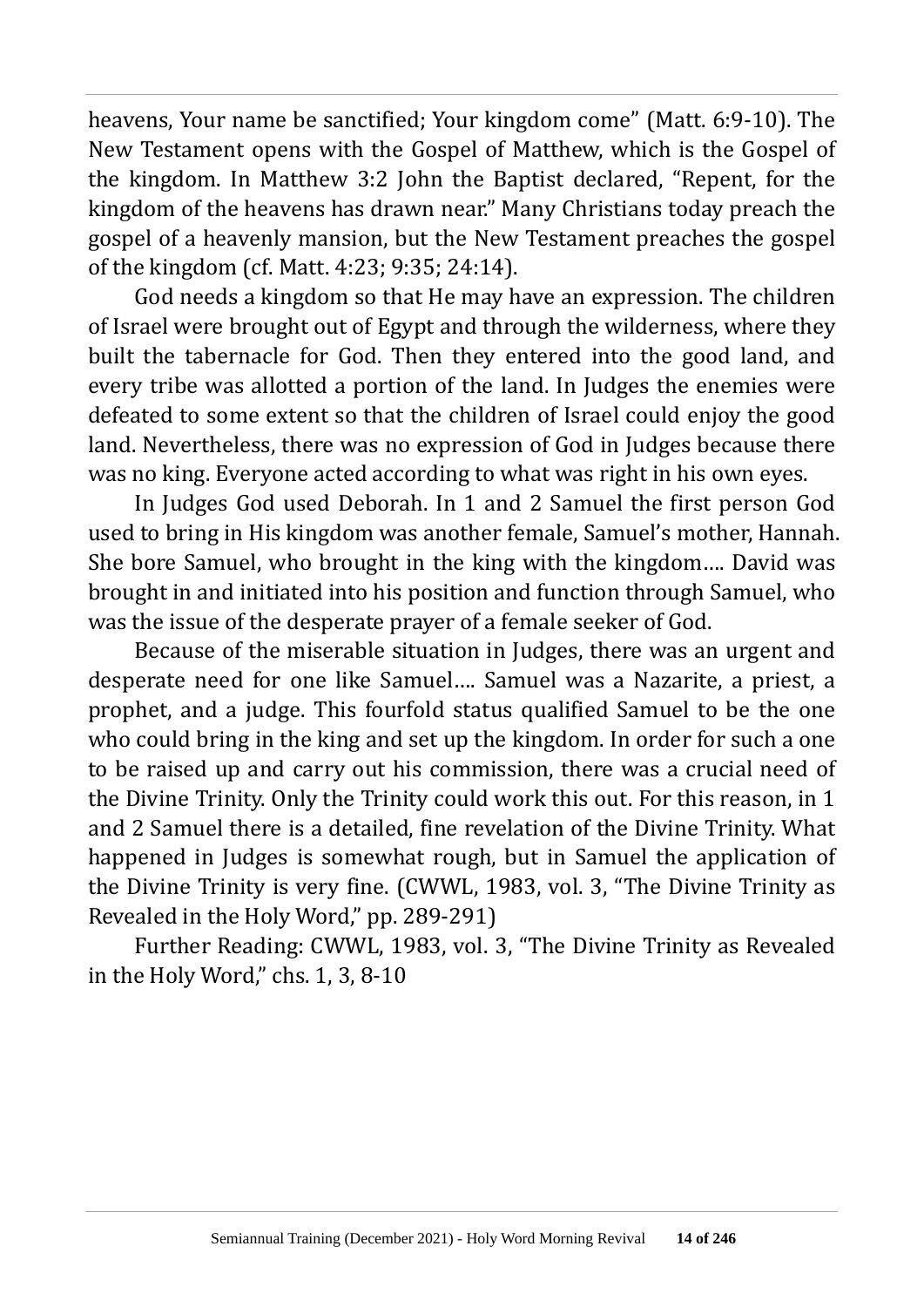#### **Morning Nourishment**

**1 Sam. 8:5-7 And they said to him,… Appoint now for us a king to judge us like all the nations…. Then Samuel prayed to Jehovah. And Jehovah said to Samuel, Listen to the voice of the people according to all that they have said to you; for it is not you whom they have rejected, but they have rejected Me from being King over them.**

Although Samuel was God's representative, God did not have any intention to make him a kingdom. Rather, according to the Bible, God determined to raise up a man named David, through whom He intended to build up a kingdom. When God chose Abraham, it was not His intention to gain a single person or even a group of people who would seek after Him. God's intention has been to have a kingdom. The consummation of the revelation in the Bible is a kingdom. Revelation 11:15 says, "The kingdom of the world has become the kingdom of our Lord and of His Christ." In the new heaven and new earth with the New Jerusalem, there will be the eternal kingdom of God.

Even though Samuel eventually attained the highest position, God still had not reached His goal. As a man who was according to God's heart, Samuel knew that within God's heart there was a desire for a kingdom. God wanted the kingdom to be brought in not through Samuel but through David. (Life-study of 1 & 2 Samuel, pp. 43-44)

#### **Today's Reading**

When someone attains a high position, there is always a question as to whether he will allow someone else to come in to match him or to be above him. If you had been Samuel, would you have given any ground for someone to match you or be above you? Samuel was pure and single. He was a Nazarite according to his mother's vow and was altogether not self-seeking. He never sought to gain anything for himself. He had no heart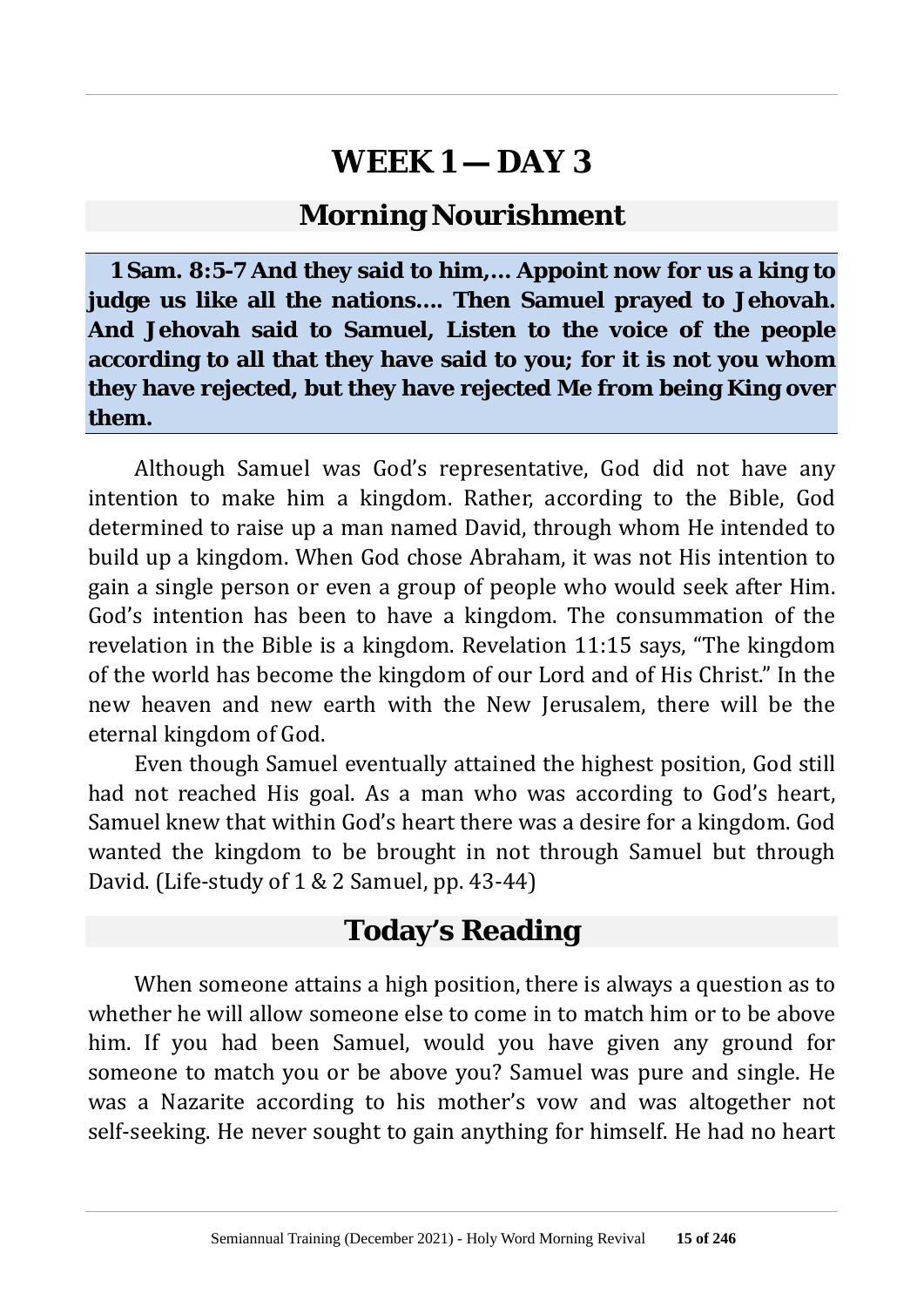for anything besides God and God's elect. God loved Israel, and His heart was duplicated in Samuel.

Because God's heart was duplicated in Samuel, Samuel did not care for his own interest or gain. At the end, Samuel gained nothing but a tomb to be buried in. Due to the situation at the time, Samuel appointed his sons to be judges, but, contrary to Saul, he had no intention to build up a kingdom for them. His sons did not follow in his ways but went after unjust gain, took bribes, and perverted justice (1 Sam. 8:1-3). When the people asked Samuel to appoint a king, he was not offended by anything related to his sons; on the contrary, he was offended by their desire to replace God (vv. 4-7). Because he had no intention to build up a kingdom for his descendants, Samuel's concern was not for his children but for God's people. In such a situation it was easy for God to bring in the kingdom.

God used Samuel to anoint first Saul and then David. As we will see when we consider the history concerning Saul, Saul only had a monarchy. The kingdom of God came first under David, when God's throne was established in Jerusalem. In Matthew 21:43 the Lord Jesus told the Jewish leaders that the kingdom of God would be taken from them. This indicates that the kingdom of God began in the Old Testament. It did not begin with Abraham or with Moses but with David. Therefore, what we see with David is not any kind of monarchy but the kingdom of God.

While Samuel was under Eli's custody, God taught him in a very fine way, built him up, and established him as His proper priest. As such a priest, Samuel became a judge to judge Israel, a prophet to prophesy for God, and the one to bring forth the kingship. By this kingship the kingdom of God was established on earth. This is a picture of what our situation should be today. We need to be, first, a Samuel, and then, a David, enjoying Christ to such a degree that what we have enjoyed of Christ will become a kingdom, which is the church.

According to Matthew 16:18-19, the church and the kingdom are identical. The kingdom today is the church, and within the church there is the intrinsic essence—the Body of Christ. (Life-study of 1 & 2 Samuel, pp. 44-45, 47, 19)

Further Reading: Life-study of 1 & 2 Samuel, msgs. 2-3, 6-7, 9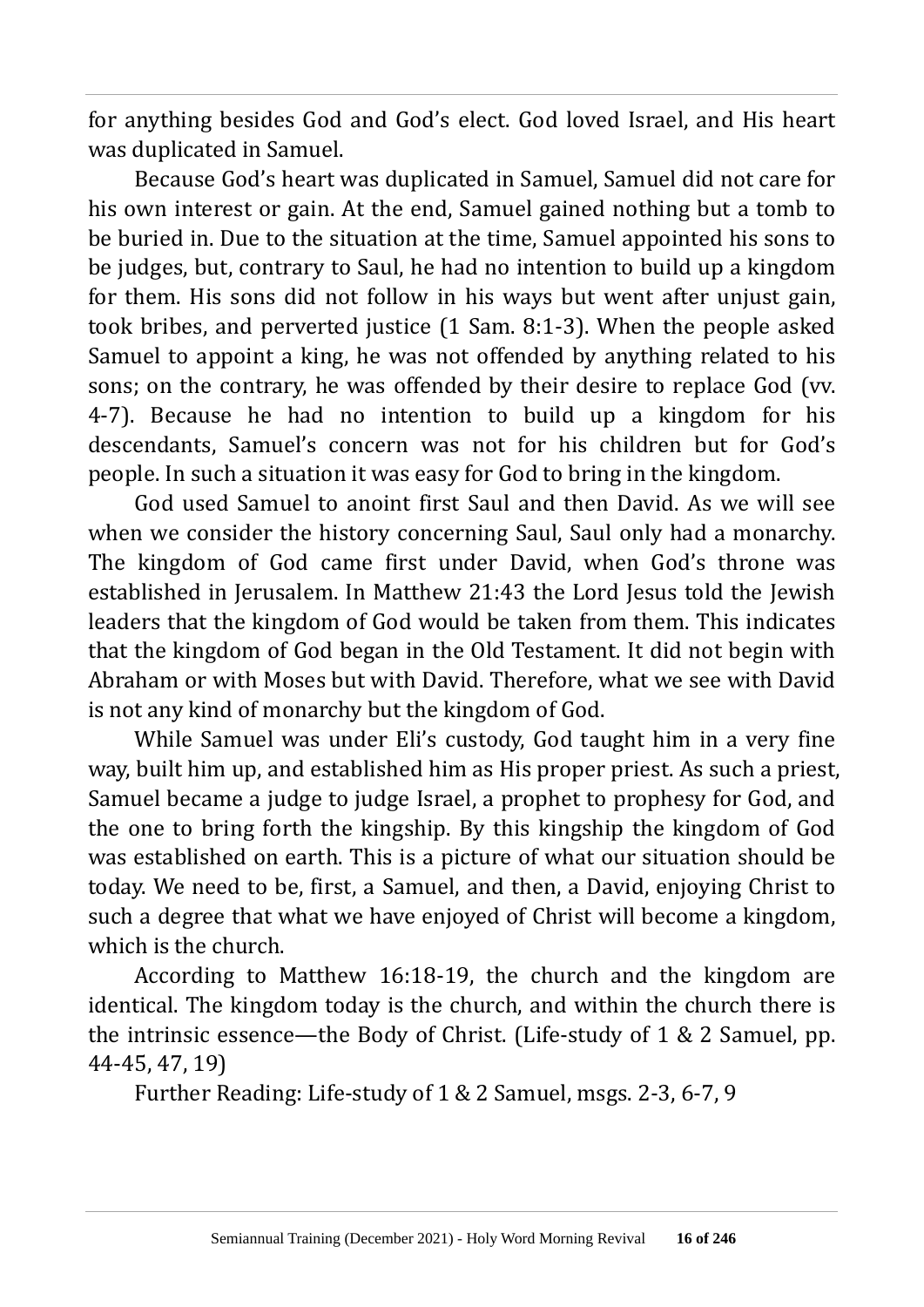#### **Morning Nourishment**

**1 Sam. 1:11 And she made a vow and said, O Jehovah of hosts, if You will indeed look upon the affliction of Your female servant and…give to Your female servant a male child, then I will give him to Jehovah for all the days of his life, and no razor will come upon his head.**

**15 And Hannah answered and said,…I have been pouring out my soul before Jehovah.**

In the midst of the chaos of the degraded Israel, Elkanah and Hannah remained in the line of life ordained by God…not merely for God's eternal salvation but for His eternal purpose. God's salvation is mainly for our benefit, whereas God's purpose is related to the fulfilling of God's desire. We need to ask ourselves whether we are here for our profit or for God's purpose…. Even the majority of Christians do not care for God's purpose. I can testify of Brother Watchman Nee that he was a man altogether for God's purpose. I would like to follow his pattern. In the Lord's recovery, we are for God's purpose, remaining in the line of life ordained by God…, which [purpose] is to gain the Body, the organism of the Triune God, that He may have a full expression in a corporate way. (Life-study of 1 & 2 Samuel, p. 10)

#### **Today's Reading**

First Samuel begins with a man named Elkanah who had two wives, Hannah and Peninnah (1:1-2). Elkanah loved Hannah more. However, Hannah had no children, while Peninnah had sons and daughters. This was the sovereign hand of the Lord. According to the Mosaic law, Elkanah went with his family every year to the house of God, the tabernacle, which was in Shiloh at that time, to worship and make offerings to Jehovah (v. 3)... Because Jehovah had shut up Hannah's womb, she was forced to pray a desperate, consecrated, and consecrating prayer (vv. 10-12, 15). She prayed for a male child, whom she would not keep for herself but would give to the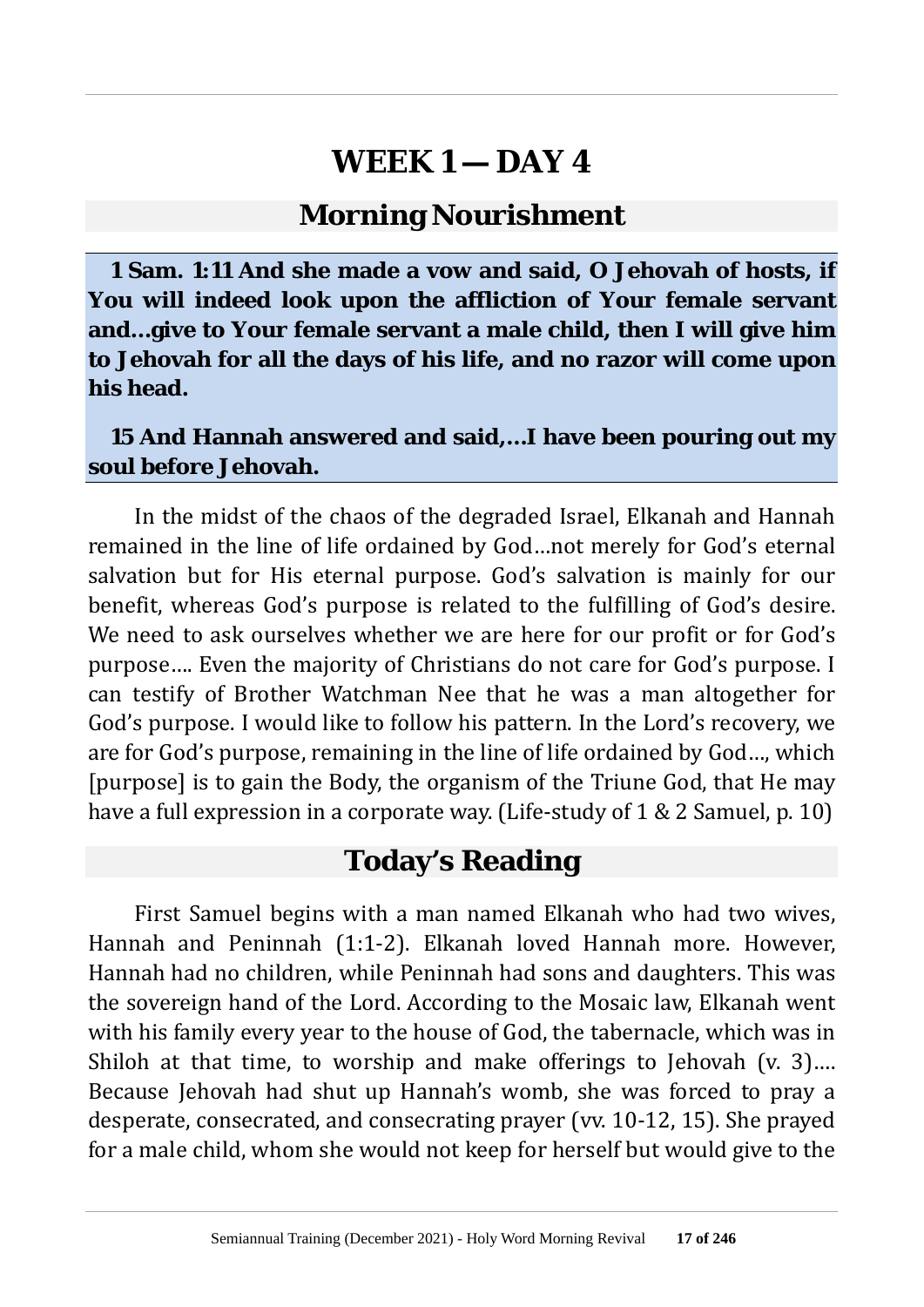Lord for His need. Her prayer was for a son who would be a Nazarite from birth, one who would be absolute for the Lord. The Lord answered her prayer, and a son was born (v. 20). Hannah named her son Samuel, which means "asked for of God," or "heard of God." When we ask of God, He will hear our request.

From his childhood Samuel was a Nazarite, serving as a priest in the house of God (v. 24; 2:11, 18). While Samuel was staying with Eli in the temple, God appeared in a vision to Samuel (3:4-14). Samuel was still a boy, just as the Lord Jesus was when He went to Jerusalem with His parents (Luke 2:42). Eventually, Samuel became a renowned prophet and the judge of Israel (1 Sam. 3:20; 7:6). However, for Samuel to be a priest, a prophet, and a judge was not God's goal. God intended to set up a kingdom with a king. Therefore, God twice sent Samuel to anoint someone. First, he anointed Saul to be ruler over Israel (9:16; 10:1). Later, Samuel anointed David to be king (16:1, 13). David was brought in through Samuel. The crucial point in this history is that there was a need of the Divine Trinity. (CWWL, 1983, vol. 3, "The Divine Trinity as Revealed in the Holy Word," pp. 291-292)

This couple was in cooperation with the move of God on earth for the accomplishment of God's economy…. They were moved by the moving One, by the unique, divine Mover, who was moving secretly behind the scene. Under God's sovereign dealing, Hannah was suppressed in her soul with a burden in her spirit to pour out before Jehovah. This was God's move. Because of God's moving in her, Hannah could not have peace until she prayed for a son. God, the sovereign One, kept moving her and motivating her so that she had to pray…. In her prayer Hannah cooperated with the move of God. If you do this, I have the full assurance that you will be the ones whom God will move. He will come to you and motivate you. (Life-study of  $1 & 2$  Samuel, pp. 10-11)

Further Reading: CWWL, 1983, vol. 3, "The Divine Trinity as Revealed in the Holy Word," ch. 6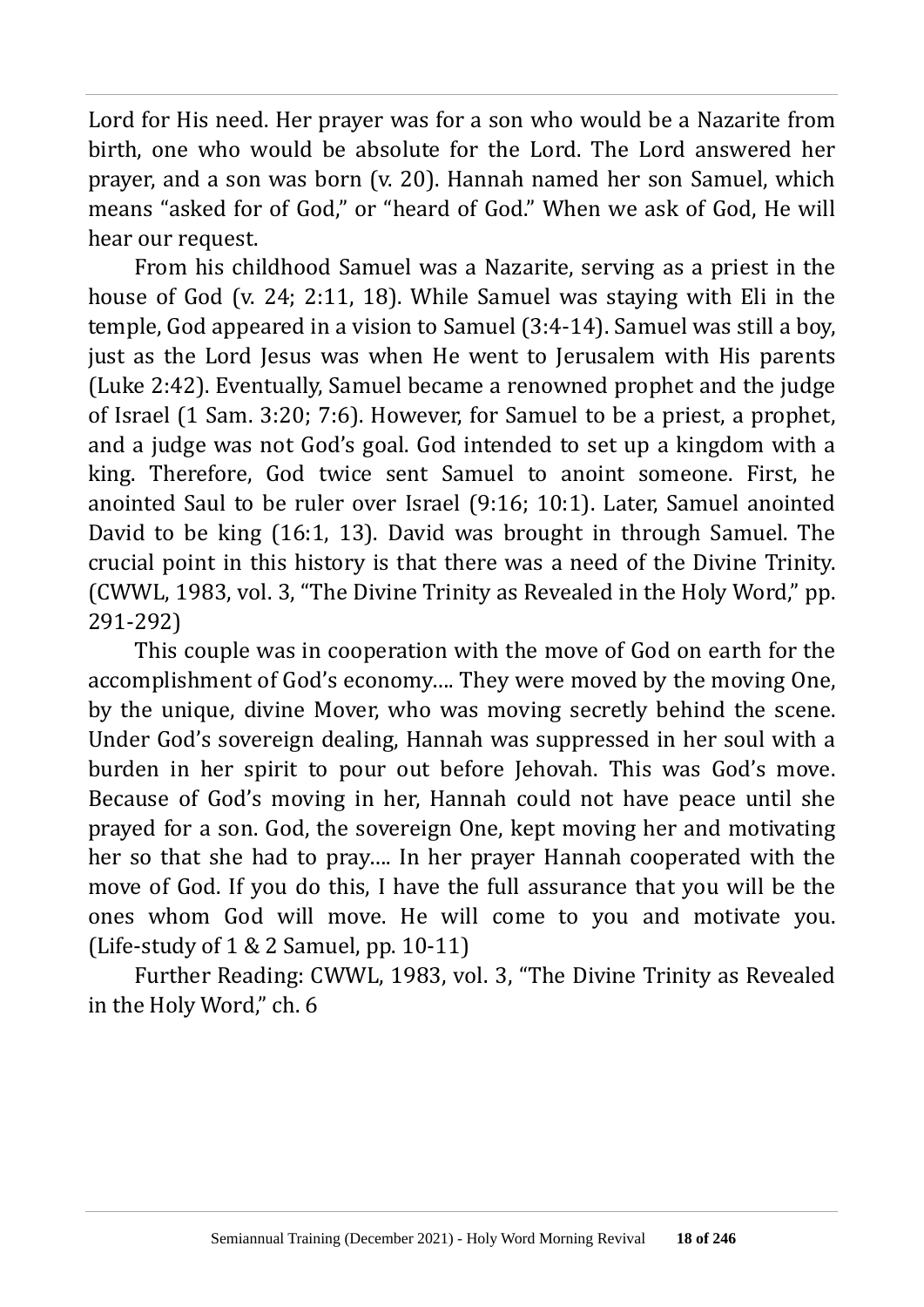#### **Morning Nourishment**

**1 Sam. 1:24 And as soon as she weaned him,…she brought him to the house of Jehovah in Shiloh, although the child was young.**

**27-28 It was for this child that I prayed, and Jehovah has granted me my request that I requested from Him. Therefore I, for my part, have lent him to Jehovah; all the days that he lives, he is lent to Jehovah…**

[In 1 Samuel 1] the sacrifices typify Christ as all the offerings. Jehovah is the eternal great I Am, and the house of Jehovah is Christ as the embodiment of God to be God's dwelling place among His people. Furthermore, the bulls, flour, and wine signify the Christ whom we experience and bring to the house of God to offer to Him. This section mainly shows us the house of God as the embodiment of the Triune God and the offerings as the means for us to enter into the embodiment of God, that is, redemption. Therefore, in these verses we see God's embodiment and God's full redemption. (CWWL, 1983, vol. 3, "The Divine Trinity as Revealed in the Holy Word," pp. 293-294)

## **Today's Reading**

In 1 Samuel 19 we see the Spirit: "Saul sent messengers to seize David; and when they saw the company of prophets prophesying and Samuel standing and presiding over them, the Spirit of God came upon Saul's messengers, and they also prophesied" (v. 20). Verse 23 says, "The Spirit of God came upon [Saul] as well, and he went on and prophesied." Saul intended to arrest and kill David. It was not physical force but prophesying that stopped Saul's activity. Samuel was not commanding an army but was directing the prophesying. This was all the doing of the Spirit of God, who is the third of the Trinity reaching God's people.

Second Samuel 22:1-3 says, "David spoke the words of this song to Jehovah: …Jehovah is…my rock." Verse 47 says, "Exalted be God, the rock of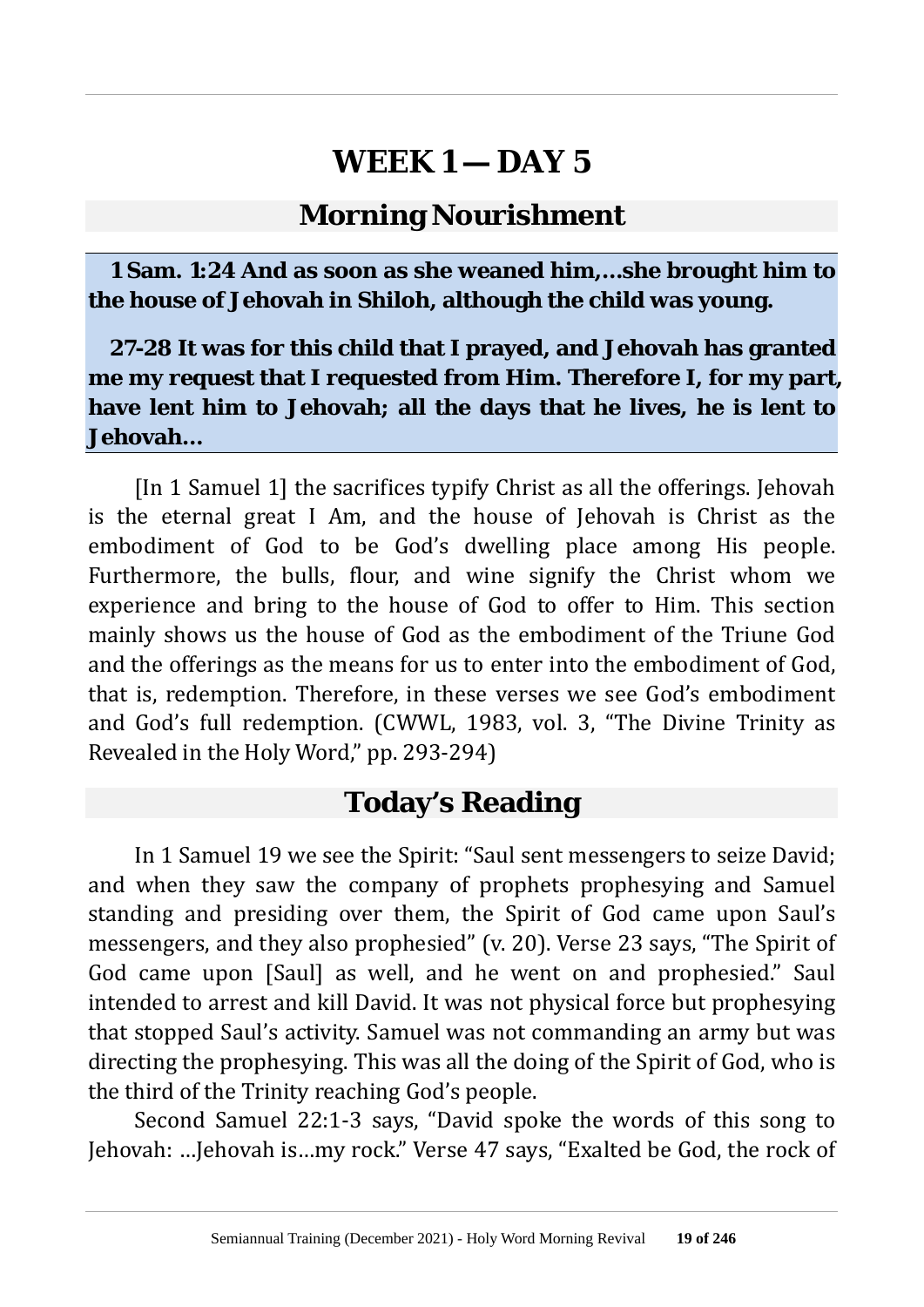my salvation." Second Samuel 23:1-3 says, "These are the last words of David: …The Spirit of Jehovah spoke through me, / And His word was on my tongue. / The God of Israel spoke, / The Rock of Israel spoke to me." In these verses the rock is Christ as the ground for God to grace His people. The Spirit of Jehovah is the Spirit of the Triune God. God in these verses in Hebrew is Elohim, indicating the Triune God. Second Samuel 24:25 says, "There David built an altar to Jehovah, and he offered burnt offerings and peace offerings." The burnt offerings typify Christ for God's satisfaction, and the peace offerings typify Christ for the peace between God and His people.

The Triune God with His embodiment and redemption was fully involved in bringing forth Samuel and David so that the kingdom of God might be brought in…. Many Christians today speak of the Lord's coming, but most do not realize that there is the need for some like Samuel to bring in Christ the King with His kingdom. Samuel brought in David so that the heavenly kingdom could be set up on the earth for God's expression. The Lord's prophecy of His return can be fulfilled only through some like Hannah and Samuel. Hannah brought in Samuel, and Samuel brought in David.

First Samuel 16:1-3 says, "Jehovah said to Samuel,… Fill your horn with oil, and go; I will send you to Jesse the Beth-lehemite; for I have selected for Myself a king among his sons…. Take a heifer with you…. Then call Jesse to the sacrifice." Verse 13 says, "Samuel took the horn of oil and anointed him [David] in the midst of his brothers, and the Spirit of Jehovah rushed upon David from that day forward."… In these verses we see the Triune God as Jehovah and the Spirit of the Triune God as the Spirit of Jehovah…. The oil typifies the Spirit of God. The sacrificed heifer typifies Christ as the offering. Thus, the Divine Trinity was involved in the anointing of David, making him the king over Israel. (CWWL, 1983, vol. 3, "The Divine Trinity as Revealed in the Holy Word," pp. 294-295)

Further Reading: CWWL, 1984, vol. 2, "Elders Training, Book 2: The Vision of the Lord's Recovery," ch. 10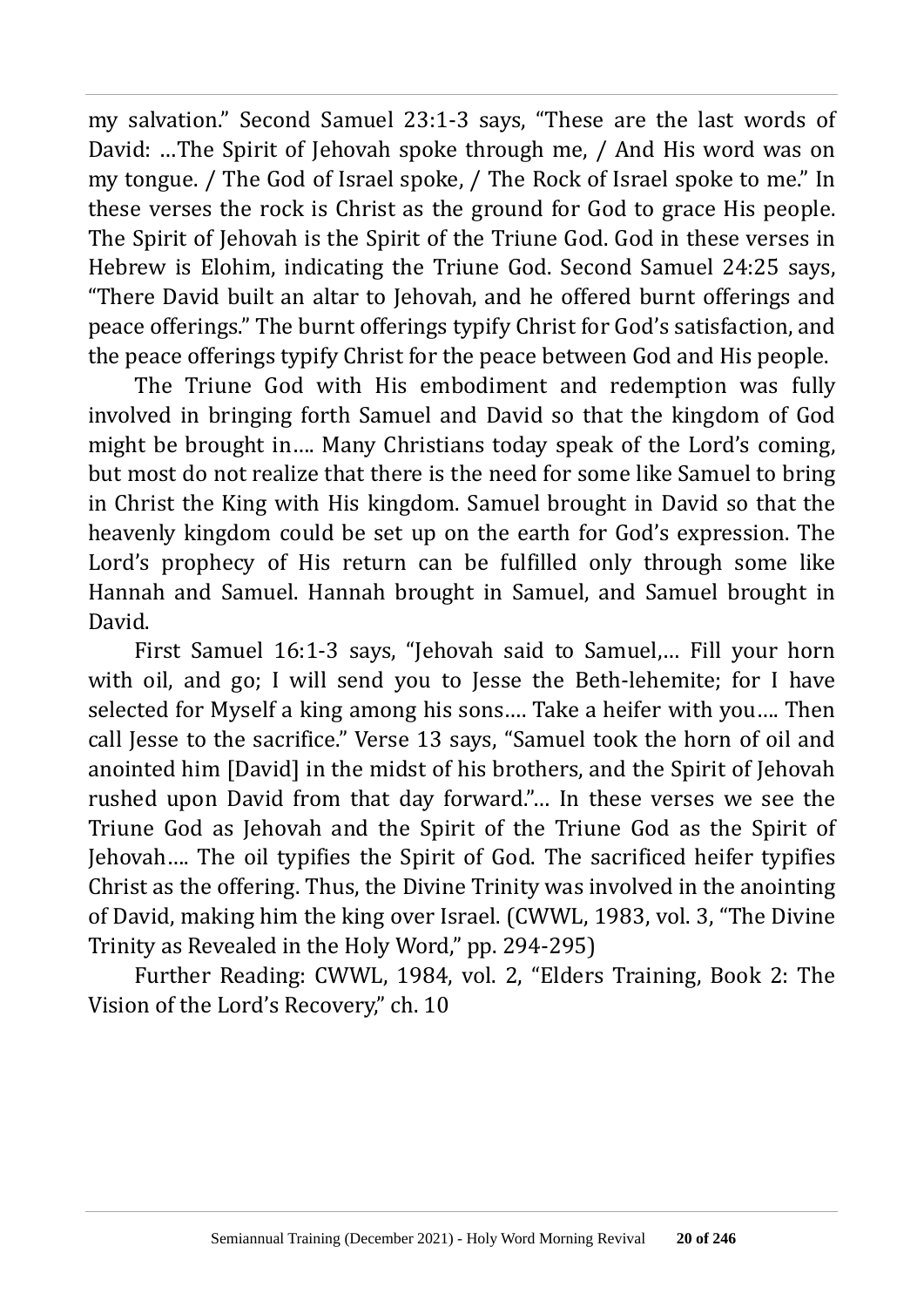#### **Morning Nourishment**

**Matt. 6:33 But seek first His kingdom and His righteousness, and all these things will be added to you.**

**Rev. 11:15 And the seventh angel trumpeted; and there were loud voices in heaven, saying, The kingdom of the world has become the kingdom of our Lord and of His Christ, and He will reign forever and ever.**

Our present situation and God's need today are the same in principle as the situation and the need at the time of Samuel. Some today need to pray according to God's need, as Hannah did. God needs some like Samuel, who was a Nazarite, a priest, a prophet, and the last judge. Samuel was the last judge because God used him to terminate the confused situation among God's people, who were without a king or a kingdom. God needs such ones who are qualified to terminate the negative situation and bring in the king and the kingdom. The fulfillment of the kingdom is the coming kingdom, which will be brought in by the Lord Jesus, but there is a need today for some like Samuel to cooperate by bringing in that kingdom. In a sense, Christ our King is not here yet, and we are still in a confused situation, just as in the age of the judges. We should aspire to be the last judge. The sisters especially should aspire to be like Hannah, praying to bring forth some like Samuel, who will terminate the confused age so that Christ the King may come with His kingdom. (CWWL, 1983, vol. 3, "The Divine Trinity as Revealed in the Holy Word," pp. 292-293)

# **Today's Reading**

We need to realize how greatly the Divine Trinity is needed for this to be accomplished. In order for Hannah to pray such a prevailing prayer and receive a definite reply, she needed the tabernacle and the offerings, which typify Christ the Son as the embodiment of God and the reality of all the offerings. Similarly, in order for us to pray to meet God's need today, we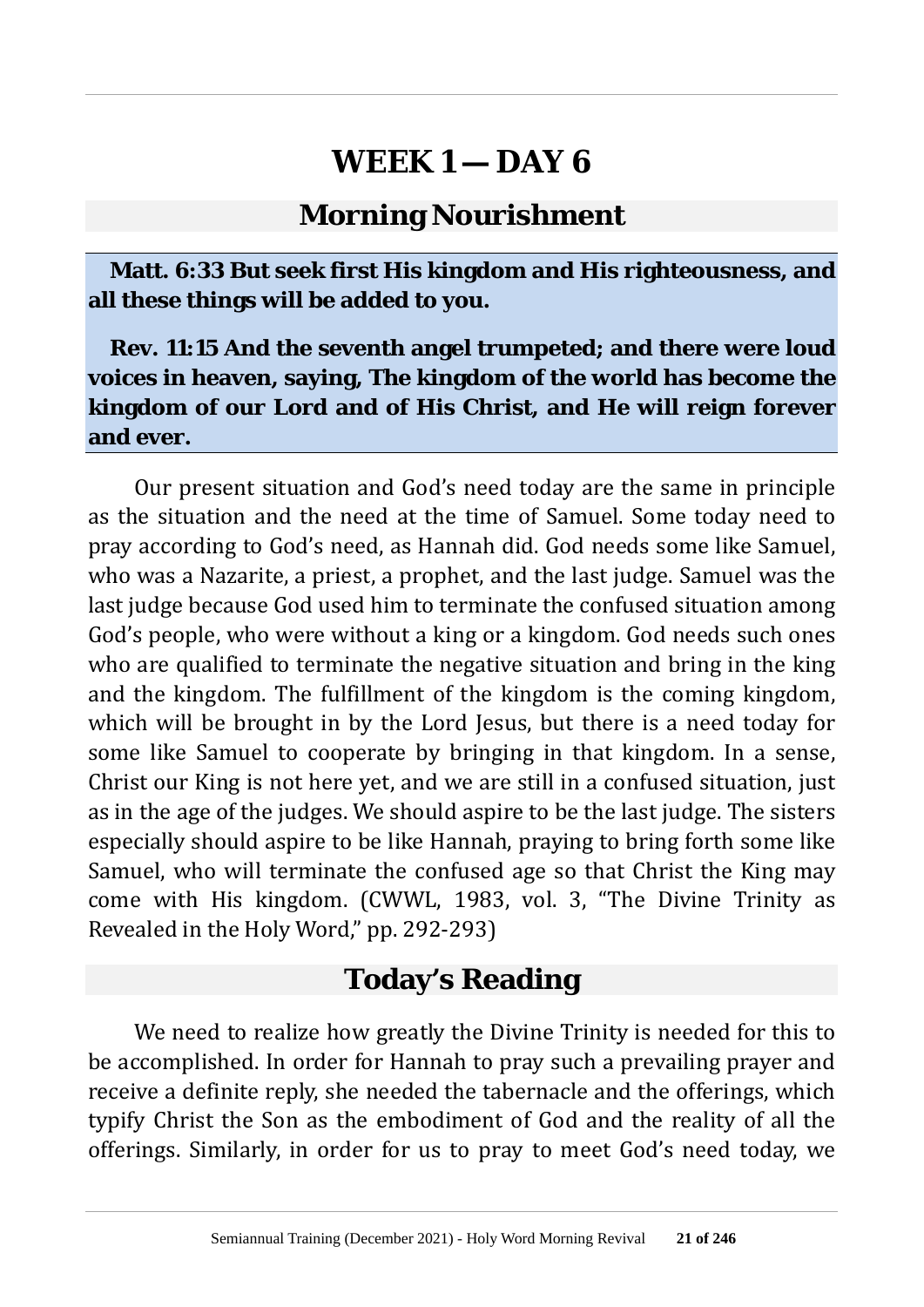need Christ as the embodiment of God and the reality of the offerings. We also need the fulfillment of the Tent of Meeting, which is the church as God's dwelling place. Hannah did not pray her prevailing prayer in her home. We need God's embodiment and His full salvation in the church life. Then we can pray prevailing prayers for God's goal, to bring in the kingdom. This is the experience of the Divine Trinity.

First and 2 Samuel reveal that the bringing in of the king and the setting up of the kingdom depend on the involvement of the Divine Trinity with His people. The Triune God is still involved with us today. The Triune God, with His embodiment, His redemption, and His Spirit, is constituting us into useful persons for His coming and His kingdom. We must trust in the involvement, the work, of the Divine Trinity. If we see this, it will revolutionize our concept about what it means to be a Christian. Our natural, religious, cultural, moral, and ethical concepts concerning the Christian life need to be replaced with a vision of the fully involved Triune God. (CWWL, 1983, vol. 3, "The Divine Trinity as Revealed in the Holy Word," pp. 293, 295-296)

We must learn to cooperate with the Divine Trinity. The Divine Trinity is the model of our Christian life. Among the Divine Trinity there is no warfare. The Father is happy to exalt the Son, the Son is very willing to subject Himself to the Father, and the Spirit is willing to testify concerning the Son. Our "human trinity" is not like this. Therefore, we need a Savior. This Savior is the Divine Trinity, who has come into our spirit. After we are saved, our "human trinity" needs to follow the indwelling Divine Trinity. In our salvation we should cooperate with the Savior who is indwelling us. Eventually, our entire being—spirit, soul, and body—will glorify the Divine Trinity. This cooperation with the indwelling Trinity will result in His glorification, His expression, and His manifestation. (CWWL, 1990, vol. 2, "Messages to the Trainees in Fall 1990," pp. 478-479)

Further Reading: CWWL, 1988, vol. 1, "Living in and with the Divine Trinity," ch. 1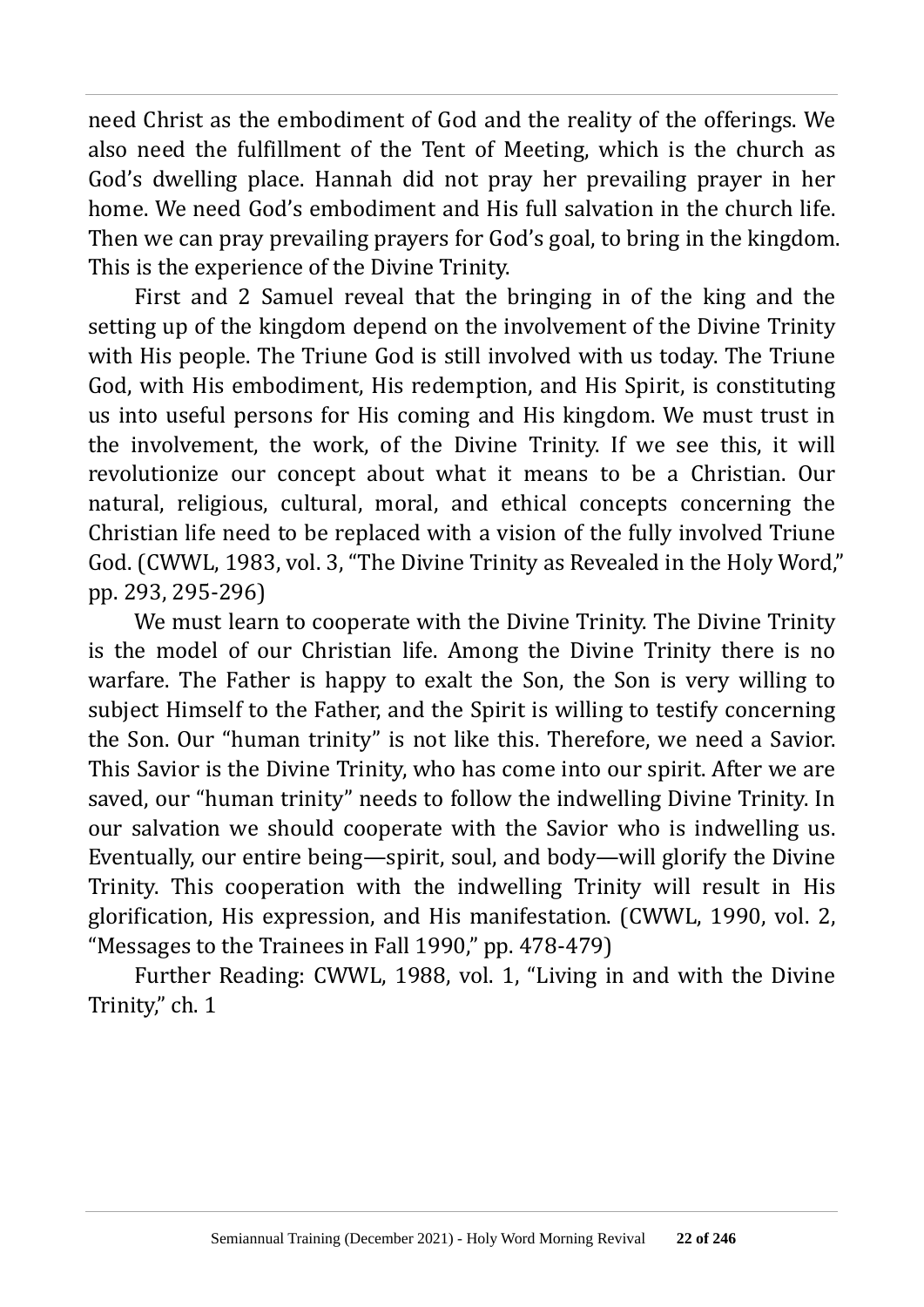# **‹‹ WEEK 1 — HYMN ››**

#### **Hymns, #941 God's kingdom is God's reigning**

The Kingdom — Its Meaning 1 God's kingdom is God's reigning, His glory to maintain; It is His sovereign ruling, His order to sustain. He exercises fully His own authority Within His kingdom ever And to eternity. 2 Upon the throne, the center Of government divine, God reigns, and with His purpose Brings everything in line. God's headship and His lordship He only can maintain As King within His kingdom, O'er everything to reign. 3 By reigning in His kingdom God worketh all His will, And under His dominion His purpose doth fulfill. 'Tis only in God's kingdom His blessing we may know; 'Tis from His throne almighty The stream of life doth flow. 4 Submitted to God's ruling, All virtue thus will win; Rebellion to His Headship Is but the root of sin. The evil aim of Satan-God's throne to overthrow; Our aim and goal is ever His rule to fully know.